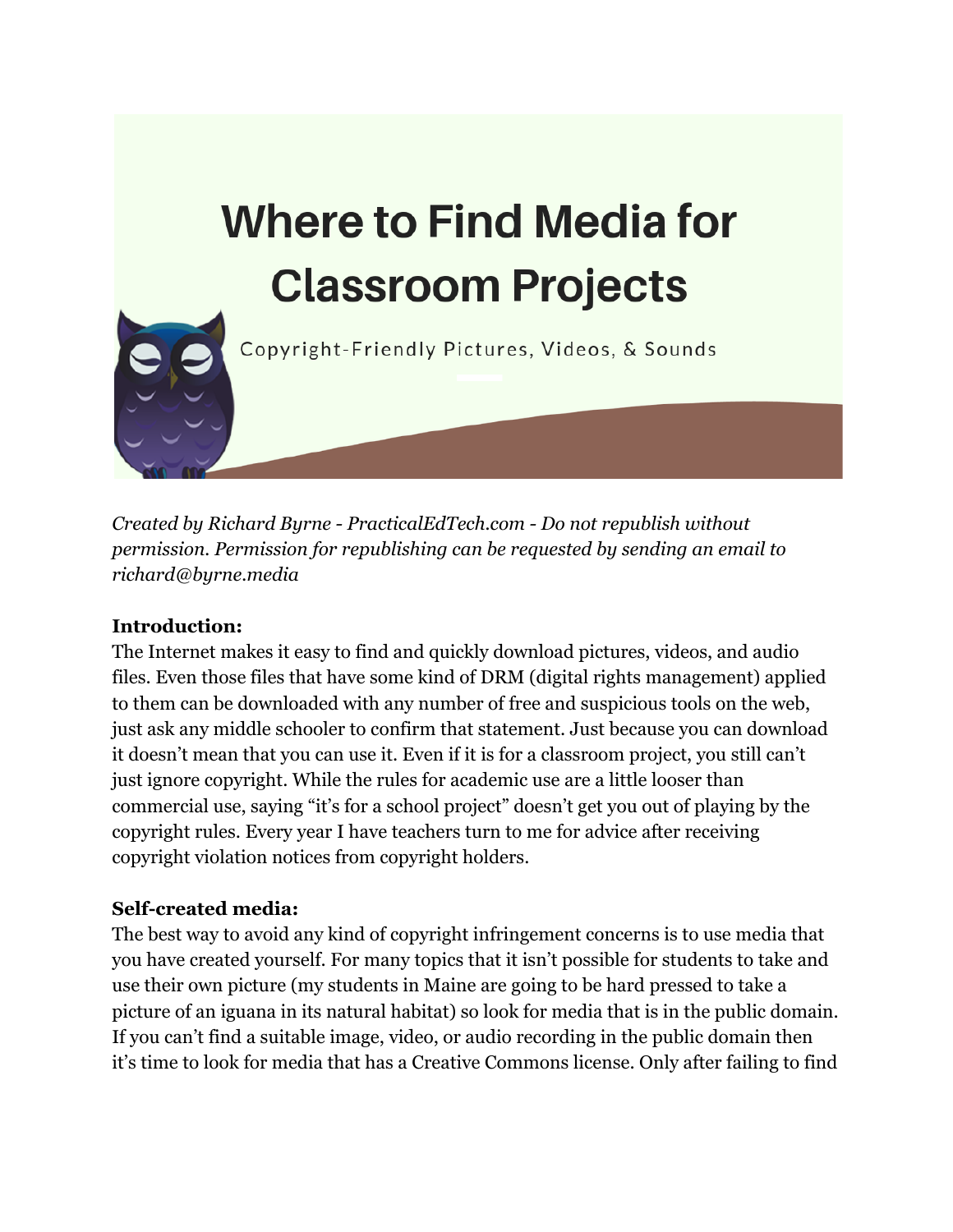media that is either self-made, in the public domain, or Creative Commons licensed should you turn to making a Fair Use claim to use a copyrighted work.

Using pictures that you took, videos you recorded, or spoken words that you recorded is an almost foolproof way to avoid any copyright concerns. There are a few exceptions to this to consider. For example, in the early days of TED-Ed I made a screencast video in which I taught viewers how to use TED-Ed lessons. In that video I showed how to find and play a TED-Ed video. TED-Ed hit me with a copyright violation claim because I had made a video that included their video. Even though my intent wasn't to copy TED-Ed and, it could be argued that I was helping more people discover TED-Ed, I had still unintentionally committed a copyright violation.

### **Public Domain Explained**

Public Domain media consists of pictures, videos, and audio that was either never covered by copyright, had the copyright expire, or was otherwise released into the public domain by the creator. Media created by an employee of a U.S. government agency as a part of that person's job is an example of media that is immediately in the public domain. Detailed examples of how works get into the public domain can be found in [Stanford University Libraries' Copyright & Fair Use guide](https://fairuse.stanford.edu/overview/public-domain/welcome/).

### **Creative Commons Explained**

Creative Commons is voluntary licensing that artists, musicians, photographers, videographers, and writers can apply to their works. There are four conditions that can be applied to Creative Commons licenses so read the attribution requirements carefully before using a Creative Commons-licensed work. Read about the conditions of Creative Commons [here on the Creative Commons website](https://creativecommons.org/share-your-work/licensing-types-examples/).

### **Fair Use - A Murky Area**

Fair Use is a murky area when it comes to media use. Contrary to popular belief there are not hard and fast rules about how much of a work you can use without violating copyright. Even for academic use there are certain standards that must be met in order to make a legitimate Fair Use claim. Stanford University Libraries' Copyright & Fair Use guide provides an excellent overview of the conditions [that must be met for Fair Use](https://fairuse.stanford.edu/overview/fair-use/four-factors/).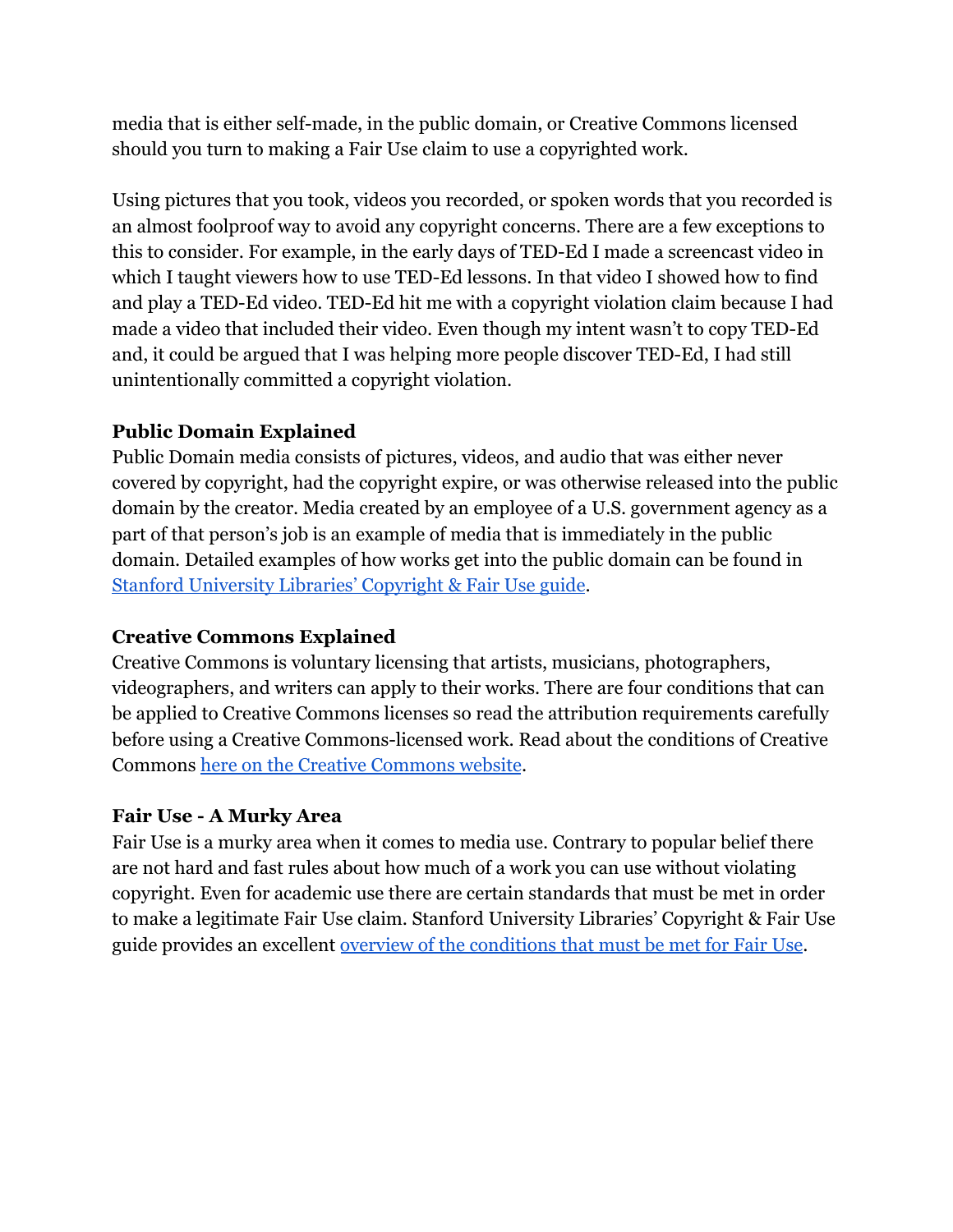# **Places to Find Images for Classroom Projects**

[Photos for Class](http://photosforclass.com/) is a free site that helps students find Creative Commons licensed and public domain images. The images that they download from [Photos for Class](http://photosforclass.com/) come with attribution information embedded into the footer of the image.

[Unsplash](https://unsplash.com/) offers a huge library of images that are in the public domain. Unsplash makes it very clear that you don't have to give attribution when you use the images, but they do encourage you to do so. Downloading images from Unsplash doesn't require registration. If you or your students are using Google Slides, the Unsplash add-on for Google Slides makes it easy to quickly take images from Unsplash and add them to your slides.

For years [Pixabay](http://pixabay.com) has been my go-to source of public domain images. You can search on Pixabay by using keywords or you can simply browse through the library of images. When you find an image you can download it in the size that suits your needs. Registered users do not have to enter a captcha code to download images. Users who do not register can download images, but they do have to enter a captcha code before downloading each picture. There is a safe search mode in Pixabay that you should use in classroom settings. Pixabay offers directions on how to enable safe search settings: [https://pixabay.com/blog/posts/block-adult-content-on-pixabay-at-your-school-or-w-1](https://pixabay.com/blog/posts/block-adult-content-on-pixabay-at-your-school-or-w-140/) [40/](https://pixabay.com/blog/posts/block-adult-content-on-pixabay-at-your-school-or-w-140/)

The [Library of Congress](http://loc.gov) can be a good place to find images to use in classroom projects, if you know where to look on the site. I recommend looking in the [Free to Use and Reuse](https://www.loc.gov/free-to-use/) [collections](https://www.loc.gov/free-to-use/). Those are collections of images that are thematically arranged. Here's a brief overview of how to find images on the LOC's website <https://www.youtube.com/watch?v=0UF-ZvuNejs>

[Pexels](https://www.pexels.com/) is much like the aforementioned Pixabay and Unsplash. On Pexels you can search for pictures according to keywords then download any of the pictures with just one click. Registration is not required in order to download images of any size.

[PikWizard](https://pikwizard.com/) is a free site that offers thousands of high quality images that you can download and re-use for free. PikWizard provides clear guidance on how you can use each picture that you find on the site. You will find that guidance posted to the right of any picture that you select from search results. PikWizard also provides clear directions on how to give credit to the photographers whose pictures you use.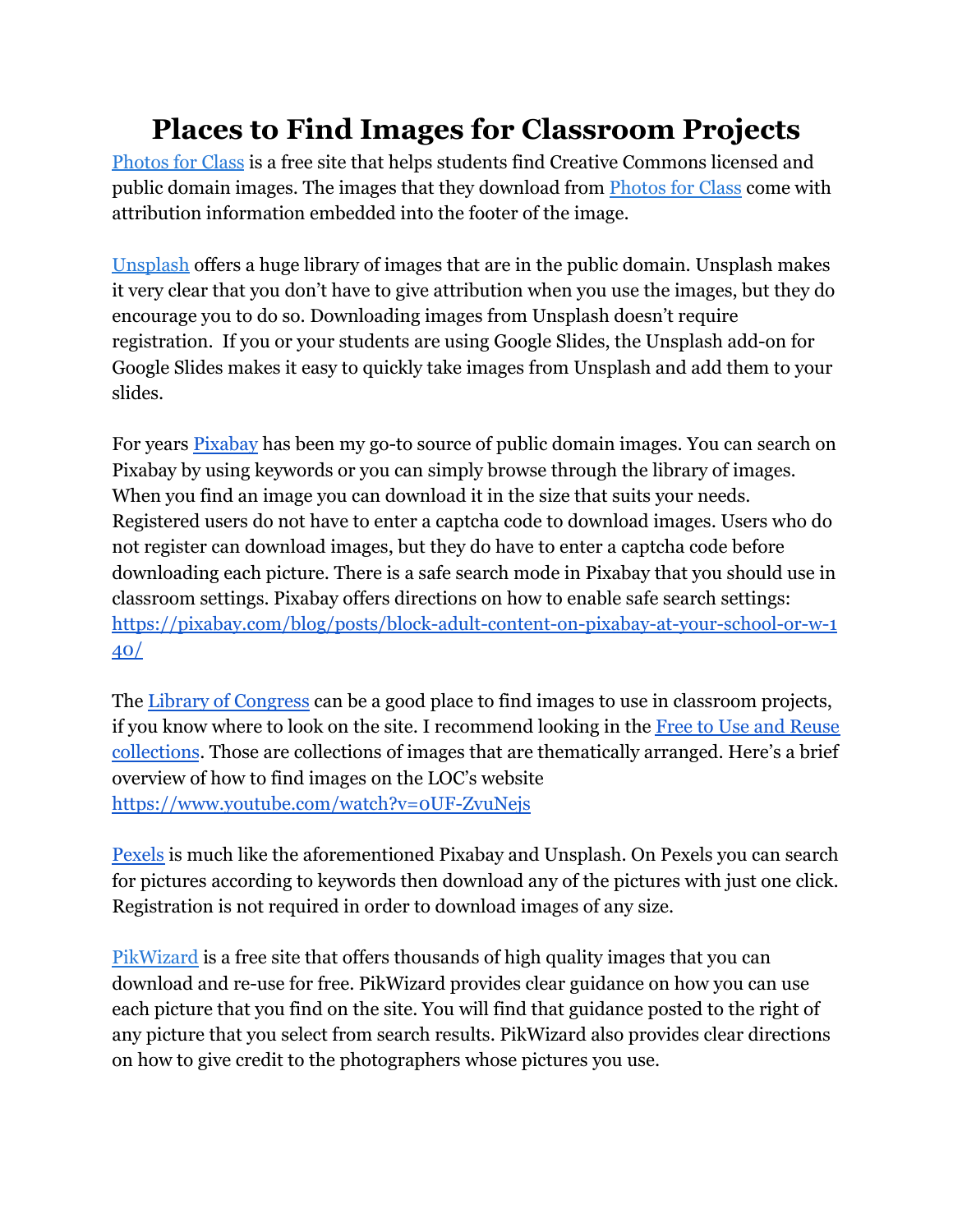[Stockio](https://www.stockio.com/) is a website that offers free images to download and re-use in your own projects. According to the notices that accompany each file on Stockio, attribution is not required but is appreciated. To download an image, an icon, or a font set from [Stockio](https://www.stockio.com/) you do not have to register on the site. Simply browse or search then hit the download button when you find something that you like.

Wikipedia and the Wikimedia Commons can be good places to find images that are in the public domain as well as images that have Creative Common licenses. I haven't found a great way to search for images on Wikipedia and Wikimedia so I just enter a search for a topic, person, or place and then scroll through the page to look for an image. It's not the most efficient process, but it works for me. Just make sure that you check the licensing statement on the image before you re-use it.

## **Places to Find Videos for Classroom Projects**

The [National Screening Room](https://www.loc.gov/collections/national-screening-room/) currently offers about 300 videos. The videos are digital copies of films made in the 19th and 20th centuries. You can browse the collection by date, location of the filming, and subject. You can also search for videos that are parts of other LOC collections. All of the videos in the National Screening Room can be viewed online and or downloaded as MP4 files.

[Flickr](http://flickr.com/) is known for hosting millions of images, but it also hosts lots of videos. The advanced search tools within Flickr make it possible to find videos that have Creative Commons licenses or have a public domain designation. With just one click those videos can be downloaded to your computer.

[Coverr](https://coverr.co/) is a website that offers free B-roll video clips that you can download and reuse in your own projects. Most of the videos are silent and are short clips of less than a minute. Downloading them takes just one click. Registration is not required in order to download from Coverr and, according to Coverr's terms of service, attribution is not required although it is appreciated. You can search for videos on [Coverr](https://coverr.co/) by entering simple keywords like "dog" and "cat." The other option for discovering videos on Coverr is to simply browse through the thematic collections of stock video clips.

[Pixabay](http://pixabay.com/) is one of my go-to sites for public domain images. Pixabay also offers public domain video clips that you can download for free. To find video clips on Pixabay simply choose "video" from the drop-down menu that appears in the right edge of Pixabay's search box.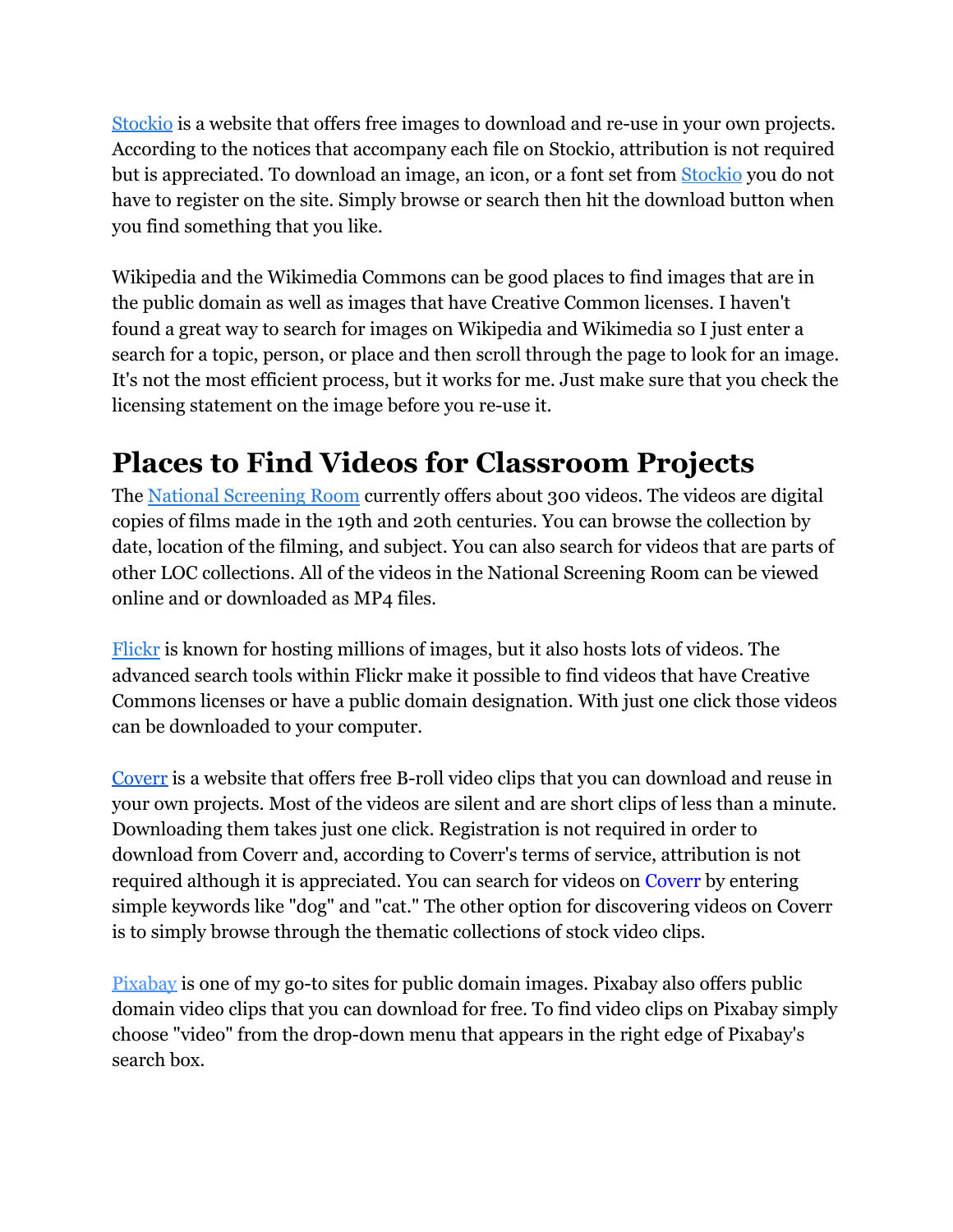[Stockio](http://stockio.com/), like Pixabay, offers a mix of public domain pictures and videos to download for free. To download a video from Stockio simply click the "download" button that appears to the right of all videos. Registration is not required in order to download videos from Stockio.

[Pexels Videos](https://videos.pexels.com/) offers hundreds of short videos that you can download for free and re-use in your own video productions. You can browse the collection or search according to keywords. The videos are stock footage and very few have any spoken words in them. To download a video from Pexels you just have to click the green download button next to the video you want to use. You don't have to register on the site in order to download Pexels Videos. Attribution is not required for most videos, but double-check before using a video that you've downloaded from [Pexels Videos.](https://videos.pexels.com/)

The [Internet Archive](http://archive.org/) hosts The Moving Image Archive which contains more than 1.7 million video clips. Most of what you will find in the Moving Image Archive can be downloaded in a variety of file formats. You can search the archive by keyword or browse through the many categories and thematic collections in the archive. One important thing to note about the Internet Archive is that you probably don't want students to search it without supervision. In fact, I'd probably just create a folder of footage from an archive that I share with my students.

# **Places to Find Audio for Classroom Projects**

[Dig CC Mixter](http://dig.ccmixter.org/) offers thousands of songs that are Creative Commons licensed. The site is divided into three main categories. Those categories are Instrumental Music for Film & Video, Free Music for Commercial Projects, and Music for Video Games. Within each category you can search according to genre, instrument, and style. When you click the download icon on a file you will be prompted to copy the attribution information that is required to include in your project.

[Pixabay's audio collection](https://pixabay.com/music/) features instrumental recordings across a wide range of genres. You can listen to the tracks in their entirety before downloading them. Like all other media on Pixabay, you can download and reuse the sound tracks for free. And as they state in the terms of use, you don't have to cite them but it is appreciated.

[Freeplay Music](http://freeplaymusic.com/index.aspx) hosts thousands of music files that your students can download to use in their multimedia projects. The Freeplay Music education license allows students and teachers to use the music for free within the confines of the school. Publishing those